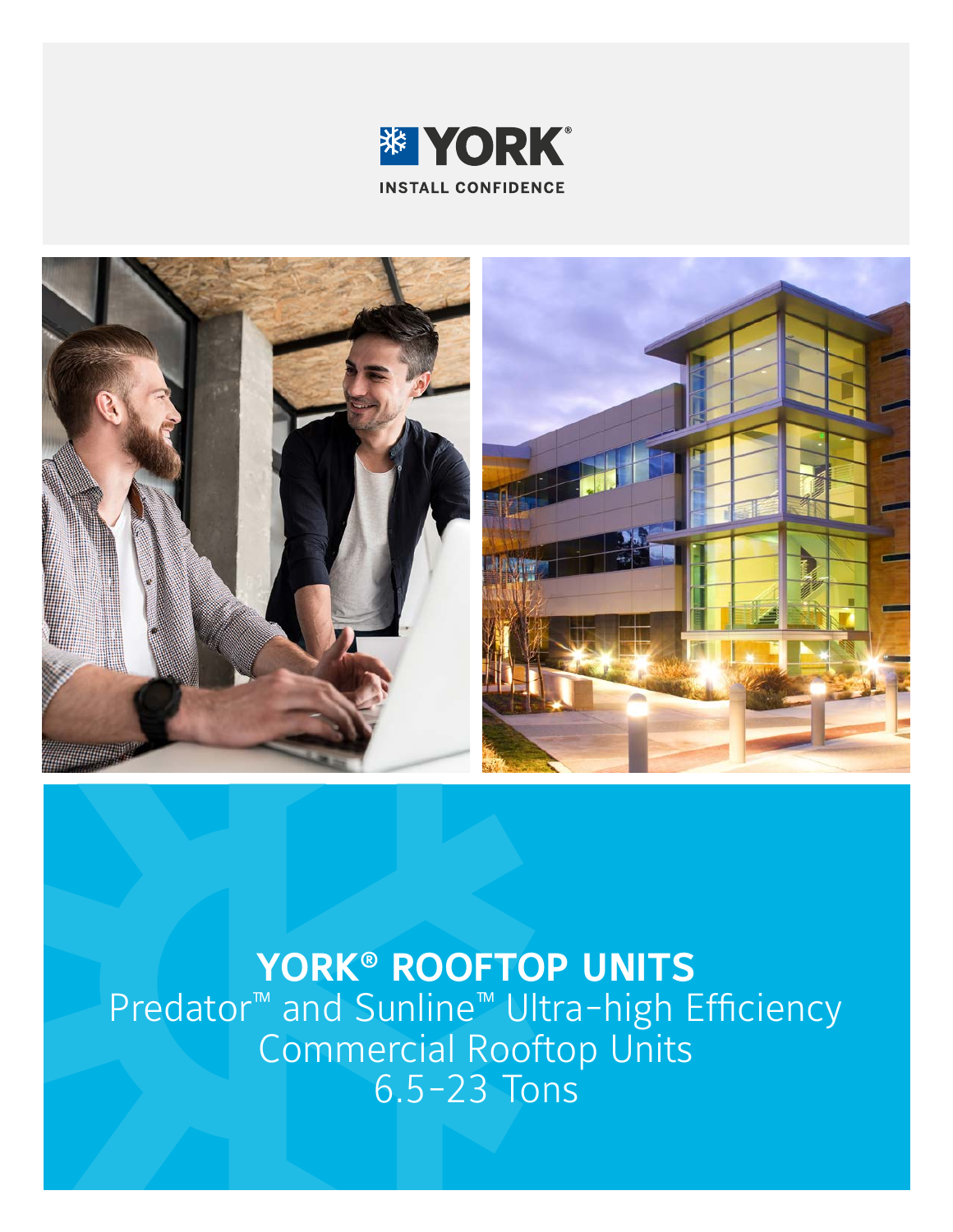Finding the right solution for comfort cooling in commercial spaces requires more than just temperature regulation. It requires precise operational control, flexibility to suit a wide range of applications and simple but reliable operation. That's why Predator™ and Sunline™ ultra-high efficiency (UHE) commercial rooftop units by YORK® have been designed specifically to deliver improved efficiency with intelligent control and operational flexibility  $-$  all in the same footprints as our existing 6.5-25 ton rooftop units.

## **Efficiency Through Control**

**Rising energy costs and expanded performance standards are becoming a bigger challenge for commercial spaces.**  Predator™ and Sunline™ ultra-high efficiency products are designed to meet that challenge through increased efficiencies that meet many new energy requirements. With efficiencies reaching as high as 21 IEER, these products comply with the latest federal and state requirements, as well as the Consortium for Energy Efficiency's Advanced Tier. These impressive efficiencies are achieved through the optimization of advanced technologies, including:

- **• Smart Equipment controls** to maximize system monitoring and adjustment for extended equipment life and reduced operating costs
- **• 2-speed UltraTech™ compressors** to enable 3 or 4 stages of cooling, providing greater accuracy in cooling needs
- **• Intelli***Speed***™ discrete fan control (DFC)** to allow for variation of the fan speed based on number of cooling stages engaged
- **• ECM fan motors** that adjust their RPM to maintain optimum airflow over the condenser coils



# **Greater Efficiency Performance <b>64%** Over Legacy Models

**Delivering the highest efficiency, dual-circuit model in the industry with up to 21 IEER.**

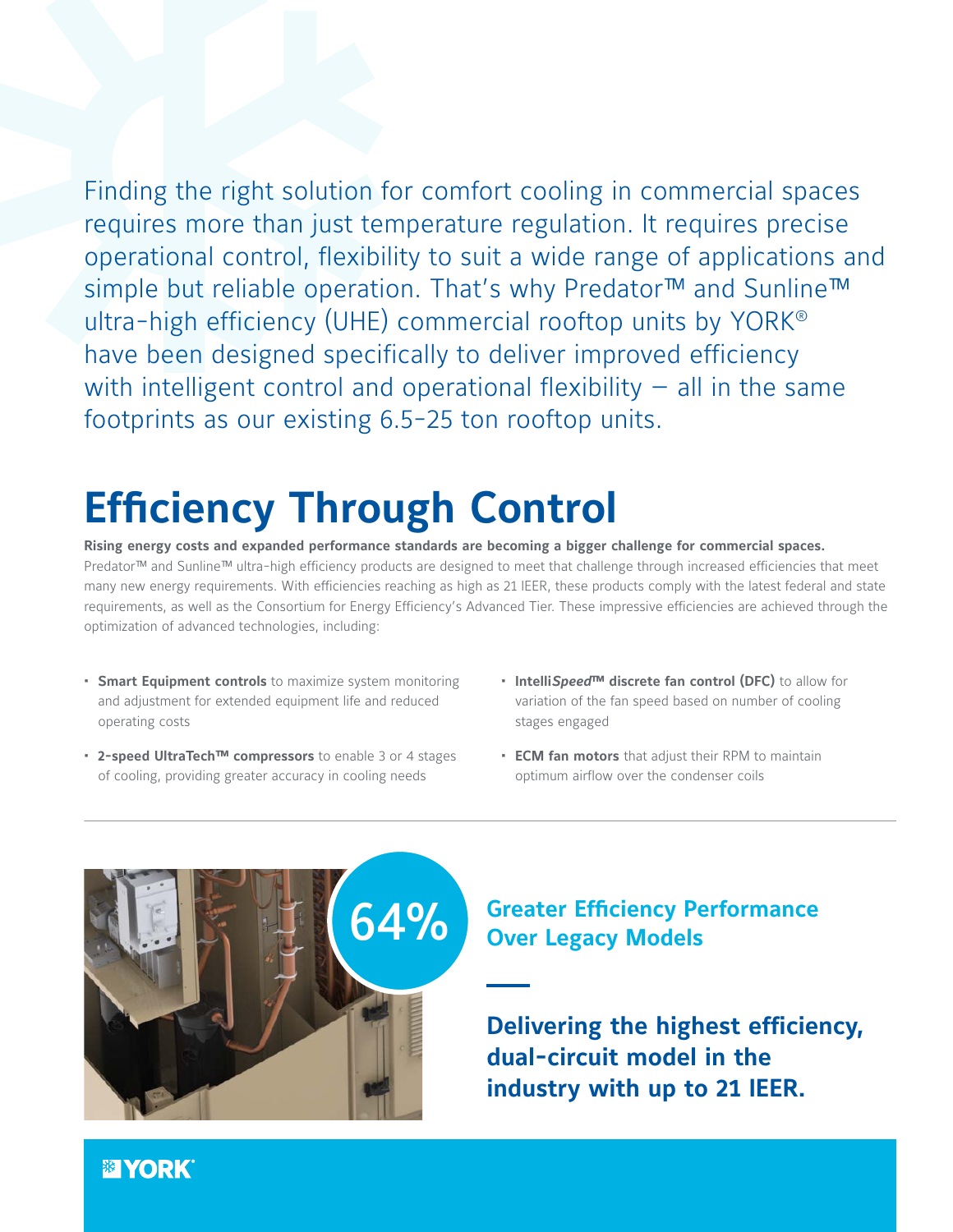### **Impressive Flexibility**

To meet changing building codes and customer needs, products require new levels of customization and flexibility. Built exclusively to order, each ultra-high efficiency unit has a host of options and accessories to perfectly match a building's needs and make specification as simple as possible. In addition to common options, these units feature advanced options like:



#### **Optional MagnaDRY™ reheat system**

**Utilizes a separate reheat coil** to reduce moisture levels without overcooling. UHE models have IEER ratings up to 60% higher than the existing reheat models. The reheat coil is integrated into the base unit.

#### **Optional Variable Air Volume (VAV)**

**Alternative blower control option** uses a variable frequency drive and pressure transducer to maintain constant static pressure in the supply duct. VAV units have 3 or 4 stages of cooling to meet VAV requirements in ASHRAE 90.1-2013 and 2015 IECC.

#### **2-stage heating operation**

**Both gas heat and electric heat options** are available to boost heating efficiency and comfort.

#### *Verasys®***-compatible control system**

**Allows integration** with a vast array of mechanical and electronic equipment via an intuitive, optional, preprogrammed control system.

#### **Common roof curb within product family**

**Increases flexibility** for faster specification and easier replacement.